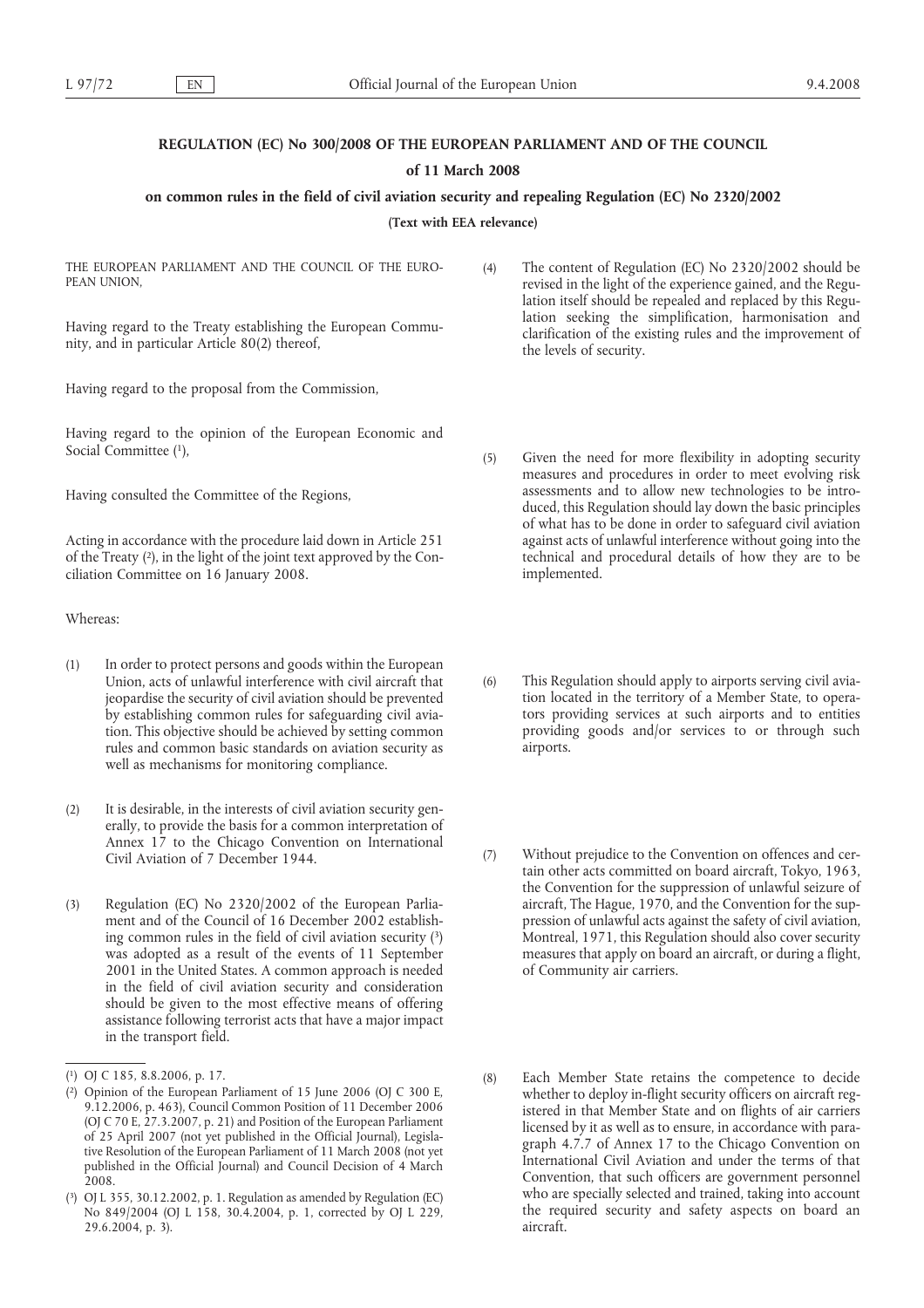- (9) The various types of civil aviation do not necessarily present the same level of threat. In setting common basic standards on aviation security, the size of the aircraft, the nature of the operation and/or the frequency of operations at airports should be taken into account with a view to permitting the grant of derogations.
- (10) Member States should also be allowed, on the basis of a risk assessment, to apply more stringent measures than those laid down in this Regulation.
- (11) Third countries may require the application of measures that differ from those laid down in this Regulation in respect of flights from an airport in a Member State to, or over, that third country. However, without prejudice to any bilateral agreements to which the Community is a party, it should be possible for the Commission to examine the measures required by the third country.
- (12) Even though, within a single Member State, there may be two or more bodies involved in aviation security, each Member State should designate a single authority responsible for the coordination and monitoring of the implementation of security standards.
- (13) In order to define responsibilities for the implementation of the common basic standards on aviation security and to describe what measures are required by operators and other entities for this purpose, each Member State should draw up a national civil aviation security programme. Furthermore, each airport operator, air carrier and entity implementing aviation security standards should draw up, apply and maintain a security programme in order to comply both with this Regulation and with whichever national civil aviation security programme is applicable.
- (14) In order to monitor compliance with this Regulation and with the national civil aviation security programme, each Member State should draw up and ensure the implementation of a national programme to check the level and quality of civil aviation security.
- (15) In order to monitor the application by Member States of this Regulation, and also to make recommendations to improve aviation security, the Commission should conduct inspections, including unannounced inspections.
- (16) As a general rule, the Commission should publish measures that have a direct impact on passengers. Implementing acts setting out common measures and procedures for the implementation of the common basic standards on aviation security which contain sensitive security information, together with Commission inspection reports and the answers of the appropriate authorities should be regarded as EU classified information within the meaning of Commission Decision 2001/844/EC, ECSC, Euratom of 29 November 2001 amending its internal rules of procedure (1). Those items should not be published and should be made available only to those operators and entities with a legitimate interest.
- (17) The measures necessary for the implementation of this Regulation should be adopted in accordance with Council Decision 1999/468/EC of 28 June 1999 laying down the procedures for the exercise of implementing powers conferred on the Commission (2).
- (18) In particular, the Commission should be empowered to adopt general measures amending non-essential elements of the common basic standards by supplementing them, set criteria allowing Member States both to derogate from the common basic standards and to adopt alternative security measures, and adopt specifications for national quality control programmes. Since those measures are of general scope and are designed to amend non-essential elements of this Regulation by supplementing it with new non-essential elements, they must be adopted in accordance with the regulatory procedure with scrutiny provided for in Article 5a of Decision 1999/468/EC.
- (19) When, on imperative grounds of urgency, the normal timelimits for the regulatory procedure with scrutiny cannot be complied with, the Commission should be able to apply the urgency procedure provided for in Article  $5a(6)$  of Decision 1999/468/EC for the adoption of common rules for safeguarding civil aviation.
- (20) The goal of 'one-stop security' for all flights within the European Union should be advanced.
- (21) Furthermore, it should not be necessary to rescreen passengers or their baggage arriving on flights from third countries that have aviation security standards equivalent to those laid down by this Regulation. Therefore, without prejudice to the right of each Member State to apply more stringent measures, or to the respective competences of the Community and Member States, decisions of the Commission, and, where necessary, agreements between the Community and third countries, which recognise that the security standards applied in the third country are equivalent to the common standards, should be encouraged since these further one-stop security.
- (22) This Regulation is without prejudice to the application of rules on aviation safety, including those relating to the transport of dangerous goods.

<sup>(</sup> 1) OJ L 317, 3.12.2001, p. 1. Decision as last amended by Decision 2006/548/EC, Euratom (OJ L 215, 5.8.2006, p. 38).

<sup>(</sup> 2) OJ L 184, 17.7.1999, p. 23. Decision as amended by Decision 2006/512/EC (OJ L 200, 22.7.2006, p. 11).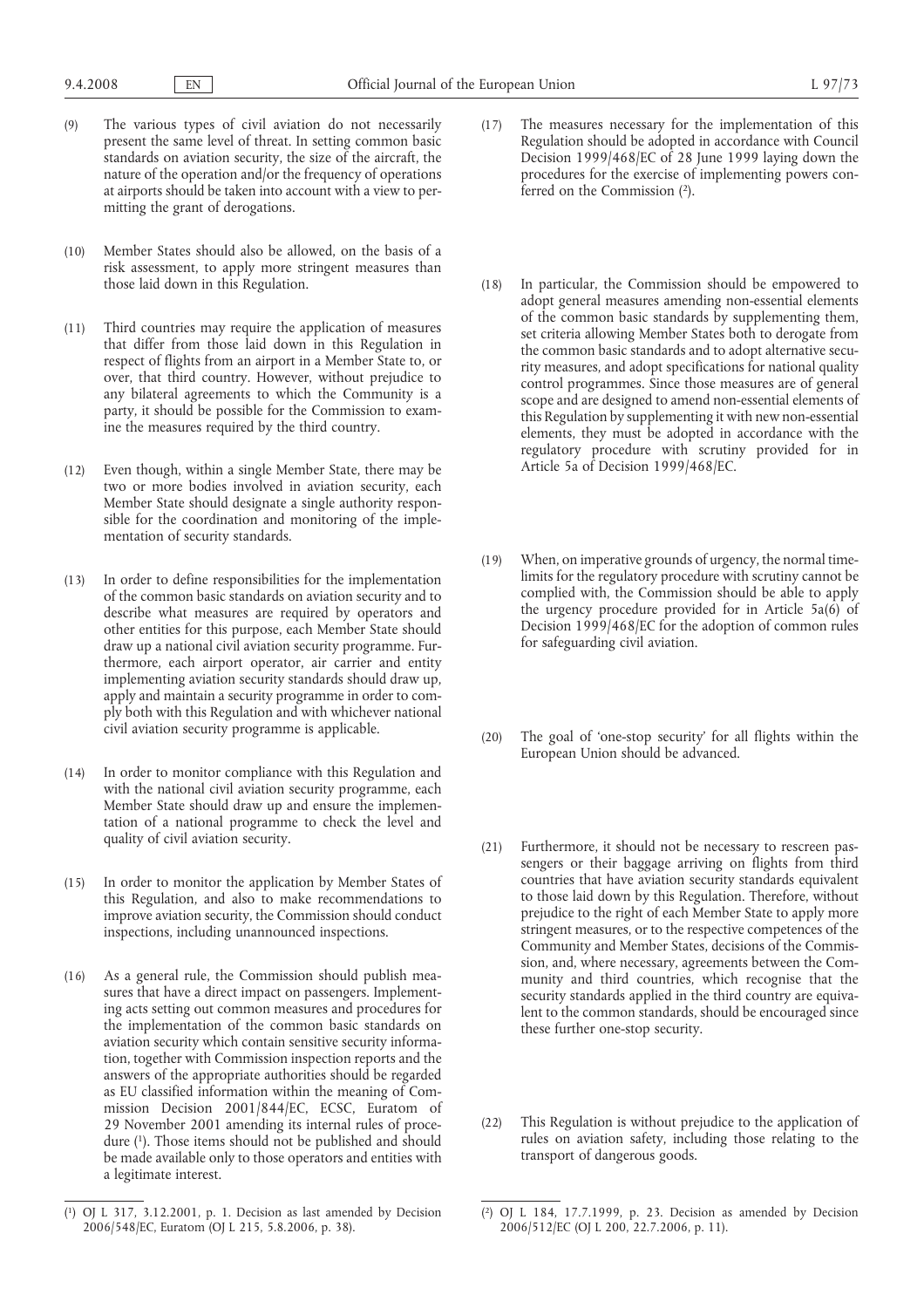- (23) Penalties should be provided for infringements of the provisions of this Regulation. Those penalties, which may be of a civil or administrative nature, should be effective, proportionate and dissuasive.
- (24) The Ministerial Statement on Gibraltar Airport, agreed in Cordoba on 18 September 2006 during the first Ministerial meeting of the Forum of Dialogue on Gibraltar, will replace the Joint Declaration on Gibraltar Airport made in London on 2 December 1987, and full compliance with it will be deemed to constitute compliance with the 1987 Declaration.
- (25) Since the objectives of this Regulation, namely to safeguard civil aviation against acts of unlawful interference and to provide a basis for a common interpretation of Annex 17 to the Chicago Convention on International Civil Aviation, cannot be sufficiently achieved by the Member States and can therefore, by reason of the scale and effects of this Regulation, be better achieved at Community level, the Community may adopt measures, in accordance with the principle of subsidiarity as set out in Article 5 of the Treaty. In accordance with the principle of proportionality, as set out in that Article, this Regulation does not go beyond what is necessary in order to achieve those objectives,

# HAVE ADOPTED THIS REGULATION:

## *Article 1*

## **Objectives**

This Regulation establishes common rules to protect civil aviation against acts of unlawful interference that jeopardise the security of civil aviation.

It also provides the basis for a common interpretation of Annex 17 to the Chicago Convention on International Civil Aviation.

2. The means of achieving the objectives set out in paragraph 1 shall be:

- (a) the setting of common rules and common basic standards on aviation security;
- (b) mechanisms for monitoring compliance.

# *Article 2*

### **Scope**

- 1. This Regulation shall apply to the following:
- (a) all airports or parts of airports located in the territory of a Member State that are not exclusively used for military purposes;
- (b) all operators, including air carriers, providing services at airports referred to in point (a);
- (c) all entities applying aviation security standards that operate from premises located inside or outside airport premises and provide goods and/or services to or through airports referred to in point (a).

2. The application of this Regulation to the airport of Gibraltar is understood to be without prejudice to the respective legal positions of the Kingdom of Spain and the United Kingdom with regard to the dispute over sovereignty over the territory in which the airport is situated.

### *Article 3*

#### **Definitions**

For the purposes of this Regulation:

- 1. 'civil aviation' means any air operation carried out by civil aircraft, excluding operations carried out by State aircraft referred to in Article 3 of the Chicago Convention on International Civil Aviation;
- 2. 'aviation security' means the combination of measures and human and material resources intended to safeguard civil aviation against acts of unlawful interference that jeopardise the security of civil aviation;
- 3. 'operator' means a person, organisation or enterprise engaged, or offering to engage, in an air transport operation;
- 4. 'air carrier' means an air transport undertaking holding a valid operating licence or equivalent;
- 5. 'Community air carrier' means an air carrier holding a valid operating licence granted by a Member State in accordance with Council Regulation (EEC) No 2407/92 of 23 July 1992 on licensing of air carriers (1);
- 6. 'entity' means a person, organisation or enterprise, other than an operator;
- 7. 'prohibited articles' means weapons, explosives or other dangerous devices, articles or substances that may be used to commit an act of unlawful interference that jeopardises the security of civil aviation;
- 8. 'screening' means the application of technical or other means which are intended to identify and/or detect prohibited articles;

<sup>(</sup> 1) OJ L 240, 24.8.1992, p. 1.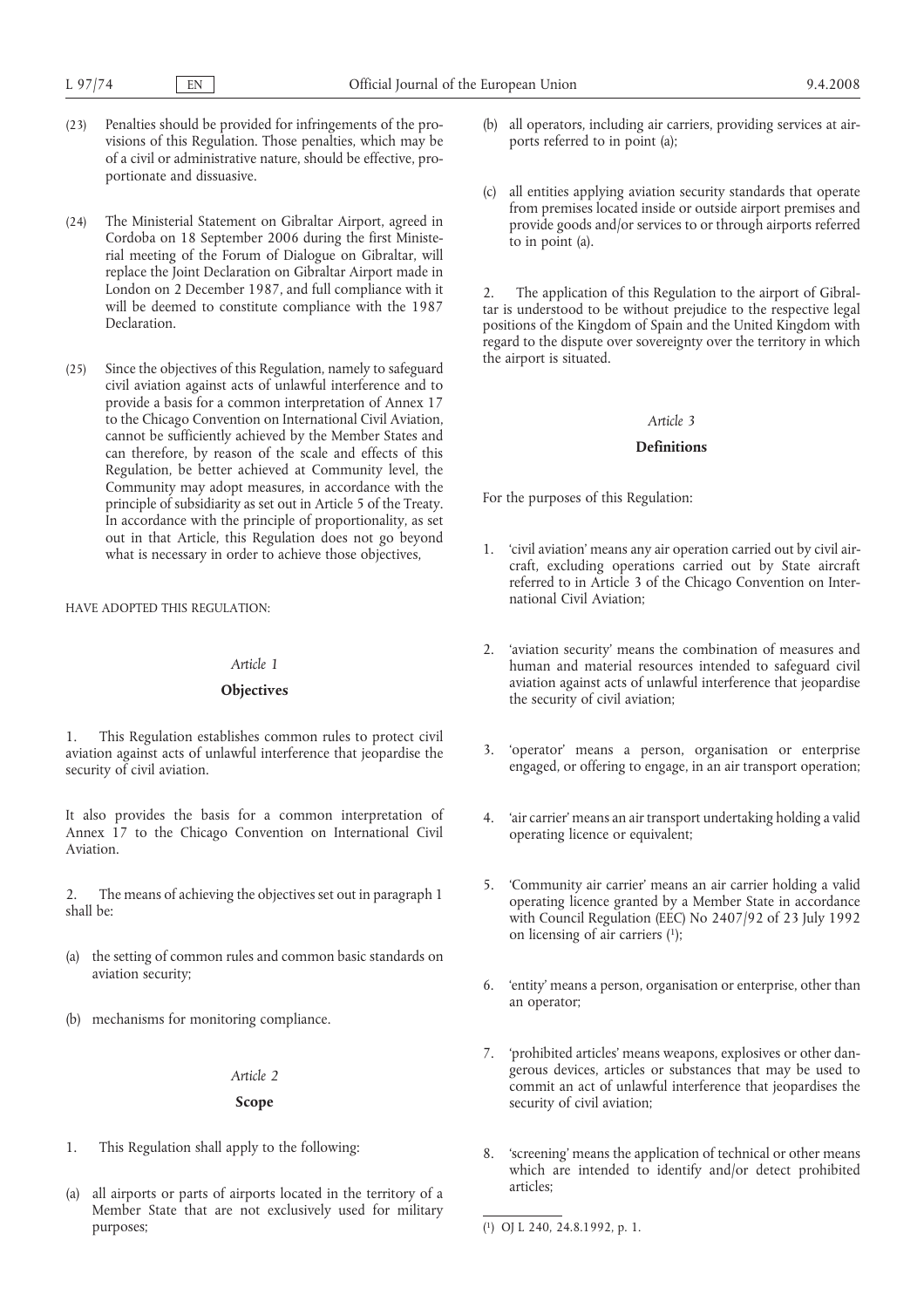- 9. 'security control' means the application of means by which the introduction of prohibited articles may be prevented;
- 10. 'access control' means the application of means by which the entry of unauthorised persons or unauthorised vehicles, or both, may be prevented;
- 11. 'airside' means the movement area of an airport, adjacent terrain and buildings or portions thereof, access to which is restricted;
- 12. 'landside' means those parts of an airport, adjacent terrain and buildings or portions thereof that are not airside;
- 13. 'security restricted area' means that area of airside where, in addition to access being restricted, other aviation security standards are applied;
- 14. 'demarcated area' means an area that is separated by means of access control either from security restricted areas, or, if the demarcated area itself is a security restricted area, from other security restricted areas of an airport;
- 15. 'background check' means a recorded check of a person's identity, including any criminal history, as part of the assessment of an individual's suitability for unescorted access to security restricted areas;
- 16. 'transfer passengers, baggage, cargo or mail' means passengers, baggage, cargo or mail departing on an aircraft other than that on which they arrived;
- 17. 'transit passengers, baggage, cargo or mail' means passengers, baggage, cargo or mail departing on the same aircraft as that on which they arrived;
- 18. 'potentially disruptive passenger' means a passenger who is either a deportee, a person deemed to be inadmissible for immigration reasons or a person in lawful custody;
- 19. 'cabin baggage' means baggage intended for carriage in the cabin of an aircraft;
- 20. 'hold baggage' means baggage intended for carriage in the hold of an aircraft;
- 21. 'accompanied hold baggage' means baggage, carried in the hold of an aircraft, which has been checked in for a flight by a passenger travelling on that same flight;
- 22. 'air carrier mail' means mail whose origin and destination are both an air carrier;
- 23. 'air carrier materials' means materials either whose origin and destination are both an air carrier or that are used by an air carrier;
- 24. 'mail' means dispatches of correspondence and other items, other than air carrier mail, tendered by and intended for delivery to postal services in accordance with the rules of the Universal Postal Union;
- 25. 'cargo' means any property intended for carriage on an aircraft, other than baggage, mail, air carrier mail, air carrier materials and in-flight supplies;
- 26. 'regulated agent' means an air carrier, agent, freight forwarder or any other entity who ensures security controls in respect of cargo or mail;
- 27. 'known consignor' means a consignor who originates cargo or mail for its own account and whose procedures meet common security rules and standards sufficient to allow carriage of cargo or mail on any aircraft;
- 28. 'account consignor' means a consignor who originates cargo or mail for its own account and whose procedures meet common security rules and standards sufficient to allow carriage of that cargo on all-cargo aircraft or mail on all-mail aircraft;
- 29. 'aircraft security check' means an inspection of those parts of the interior of the aircraft to which passengers may have had access, together with an inspection of the hold of the aircraft in order to detect prohibited articles and unlawful interferences with the aircraft;
- 30. 'aircraft security search' means an inspection of the interior and accessible exterior of the aircraft in order to detect prohibited articles and unlawful interferences that jeopardise the security of the aircraft;
- 31. 'in-flight security officer' means a person who is employed by a state to travel on an aircraft of an air carrier licensed by it with the purpose of protecting that aircraft and its occupants against acts of unlawful interference that jeopardise the security of the flight.

# *Article 4*

# **Common basic standards**

1. The common basic standards for safeguarding civil aviation against acts of unlawful interference that jeopardise the security of civil aviation shall be as laid down in the Annex.

Additional common basic standards not foreseen at the entry into force of this Regulation should be added to the Annex in accordance with the procedure referred to in Article 251 of the Treaty.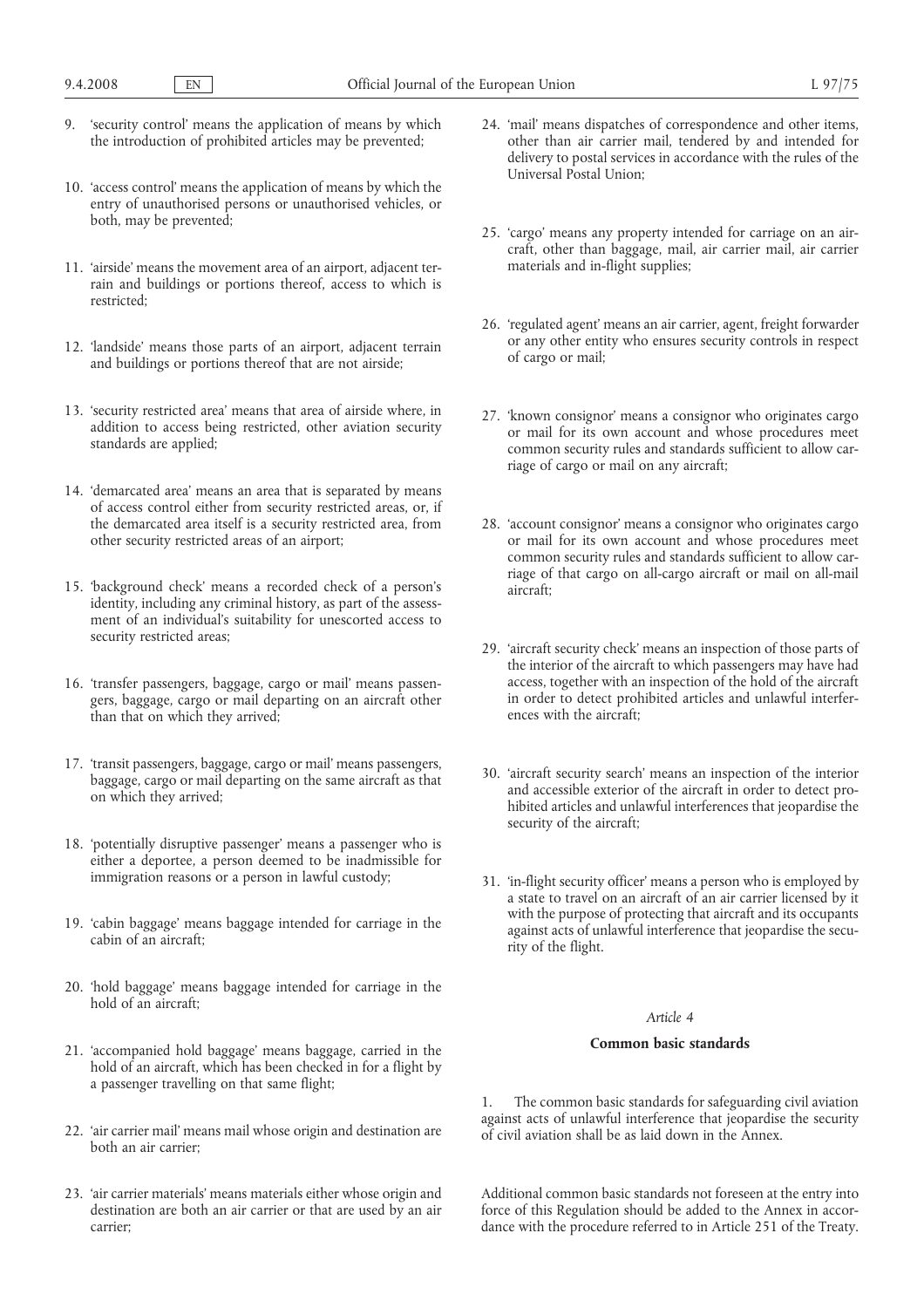2. General measures, designed to amend non-essential elements of the common basic standards referred to in paragraph 1 by supplementing them, shall be adopted in accordance with the regulatory procedure with scrutiny referred to in Article 19(3).

These general measures shall concern:

- (a) methods of screening allowed;
- (b) categories of articles that may be prohibited;
- (c) as regards access control, grounds for granting access to airside and security restricted areas;
- (d) methods allowed for the examination of vehicles, aircraft security checks and aircraft security searches;
- (e) criteria for recognising the equivalence of security standards of third countries;
- (f) conditions under which cargo and mail shall be screened or subjected to other security controls, as well as the process for the approval or designation of regulated agents, known consignors and account consignors;
- (g) conditions under which air carrier mail and air carrier materials shall be screened or subjected to other security controls;
- (h) conditions under which in-flight supplies and airport supplies shall be screened or subjected to other security controls, as well as the process for the approval or designation of regulated suppliers and known suppliers;
- (i) criteria for defining critical parts of security restricted areas;
- criteria for staff recruitment and methods of training;
- (k) conditions under which special security procedures or exemptions from security controls may be applied; and
- any general measures designed to amend non-essential elements of the common basic standards referred to in paragraph 1 by supplementing them not foreseen at the date of entry into force of this Regulation.

On imperative grounds of urgency, the Commission may use the urgency procedure referred to in Article 19(4).

3. Detailed measures for the implementation of the common basic standards referred to in paragraph 1 and the general measures referred to in paragraph 2 shall be laid down in accordance with the regulatory procedure referred to in Article 19(2).

These shall include:

- requirements and procedures for screening;
- (b) a list of prohibited articles;
- requirements and procedures for access control;
- (d) requirements and procedures for the examination of vehicles, aircraft security checks and aircraft security searches;
- (e) decisions to recognise the equivalence of security standards applied in a third country;
- (f) as regards cargo and mail, procedures for the approval or designation of, and the obligations to be fulfilled by, regulated agents, known consignors and account consignors;
- (g) requirements and procedures for security controls of air carrier mail and air carrier materials;
- (h) as regards in-flight supplies and airport supplies, procedures for the approval or designation of, and the obligations to be fulfilled by, regulated suppliers and known suppliers;
- (i) definition of critical parts of security restricted areas;
- (j) staff recruitment and training requirements;
- (k) special security procedures or exemptions from security controls;
- (l) technical specifications and procedures for approval and use of security equipment; and
- (m) requirements and procedures concerning potentially disruptive passengers.

4. The Commission shall, by amending this Regulation through a decision in accordance with the regulatory procedure with scrutiny referred to in Article 19(3), set criteria to allow Member States to derogate from the common basic standards referred to in paragraph 1 and to adopt alternative security measures that provide an adequate level of protection on the basis of a local risk assessment. Such alternative measures shall be justified by reasons relating to the size of the aircraft, or by reasons relating to the nature, scale or frequency of operations or of other relevant activities.

On imperative grounds of urgency, the Commission may use the urgency procedure referred to in Article 19(4).

The Member States shall inform the Commission of such measures.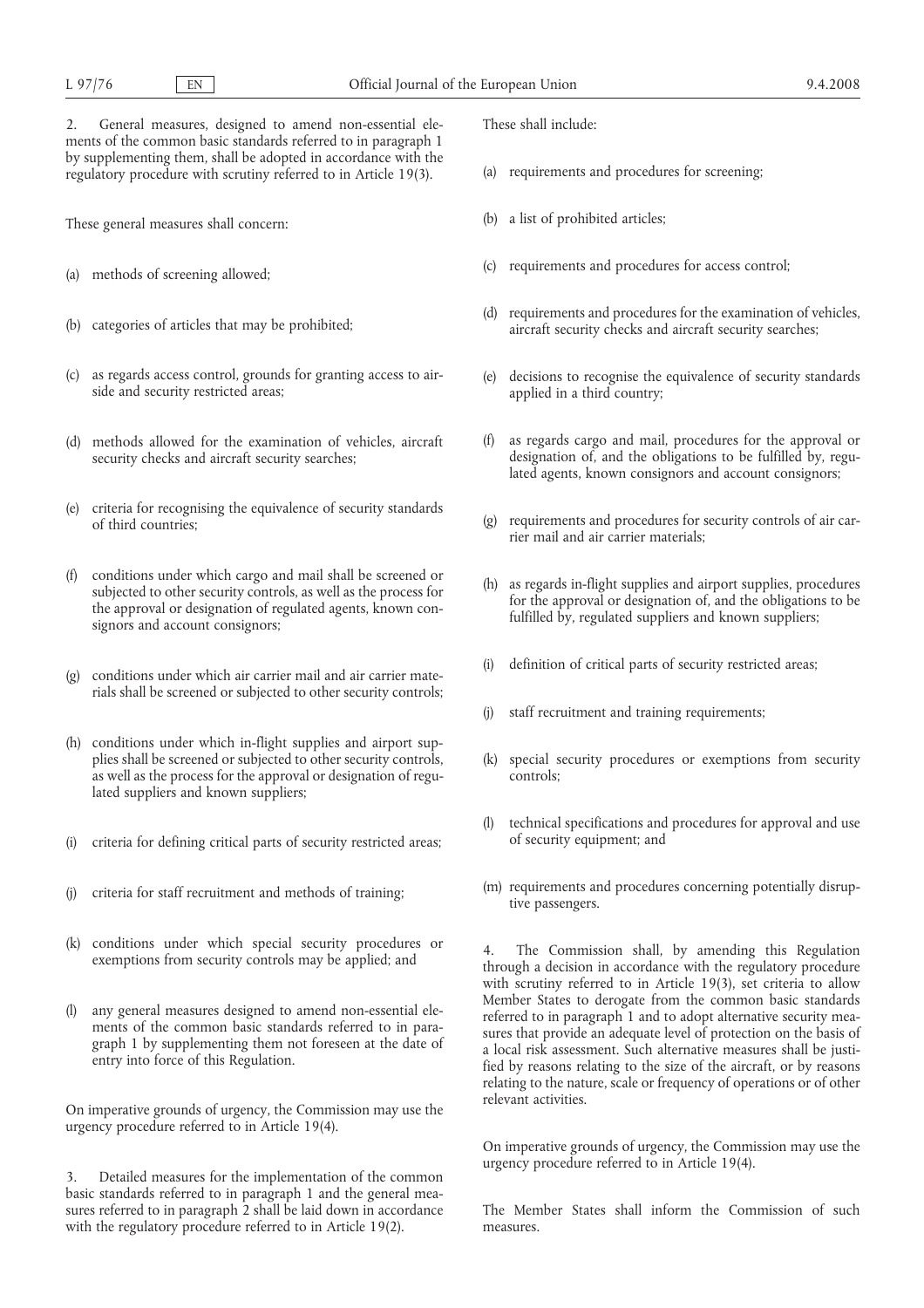5. Member States shall ensure the application in their territory of the common basic standards referred to in paragraph 1. Where a Member State has reason to believe that the level of aviation security has been compromised through a security breach, it shall ensure that appropriate and prompt action is taken to rectify that breach and ensure the continuing security of civil aviation.

#### *Article 5*

#### **Security costs**

Subject to the relevant rules of Community law, each Member State may determine in which circumstances, and the extent to which, the costs of security measures taken under this Regulation to protect civil aviation against acts of unlawful interference should be borne by the State, the airport entities, air carriers, other responsible agencies, or users. If appropriate, and in conformity with Community law, Member States may contribute with users to the costs of more stringent security measures taken under this Regulation. As far as may be practicable, any charges or transfers of security costs shall be directly related to the costs of providing the security services concerned and shall be designed to recover no more than the relevant costs involved.

#### *Article 6*

### **More stringent measures applied by Member States**

1. Member States may apply more stringent measures than the common basic standards referred to in Article 4. In doing so, they shall act on the basis of a risk assessment and in compliance with Community law. Τhose measures shall be relevant, objective, nondiscriminatory and proportional to the risk that is being addressed.

2. Member States shall inform the Commission of such measures as soon as possible after their application. Upon reception of such information, the Commission shall transmit this information to the other Member States.

3. Member States are not required to inform the Commission where the measures concerned are limited to a given flight on a specific date.

## *Article 7*

### **Security measures required by third countries**

1. Without prejudice to any bilateral agreements to which the Community is a party, a Member State shall notify the Commission of measures required by a third country if they differ from the common basic standards referred to in Article 4 in respect of flights from an airport in a Member State to, or over, that third country.

2. At the request of the Member State concerned or on its own initiative, the Commission shall examine the application of any measures notified under paragraph 1 and may, in accordance with the regulatory procedure referred to in Article 19(2), draw up an appropriate response to the third country concerned.

- 3. Paragraphs 1 and 2 shall not apply if:
- (a) the Member State concerned applies the measures concerned in accordance with Article 6; or
- (b) the requirement of the third country is limited to a given flight on a specific date.

### *Article 8*

# **Cooperation with the International Civil Aviation Organisation**

Without prejudice to Article 300 of the Treaty, the Commission may conclude a Memorandum of Understanding concerning audits with the International Civil Aviation Organisation (ICAO) in order to avoid duplicate monitoring of Member States' compliance with Annex 17 to the Chicago Convention on International Civil Aviation.

#### *Article 9*

# **Appropriate authority**

Where, within a single Member State, two or more bodies are involved in civil aviation security, that Member State shall designate a single authority (hereinafter referred to as the appropriate authority) to be responsible for the coordination and monitoring of the implementation of the common basic standards referred to in Article 4.

#### *Article 10*

## **National civil aviation security programme**

1. Every Member State shall draw up, apply and maintain a national civil aviation security programme.

That programme shall define responsibilities for the implementation of the common basic standards referred to in Article 4 and shall describe the measures required by operators and entities for this purpose.

2. The appropriate authority shall make available in writing on a 'need to know' basis the appropriate parts of its national civil aviation security programme to operators and entities which it deems to have a legitimate interest.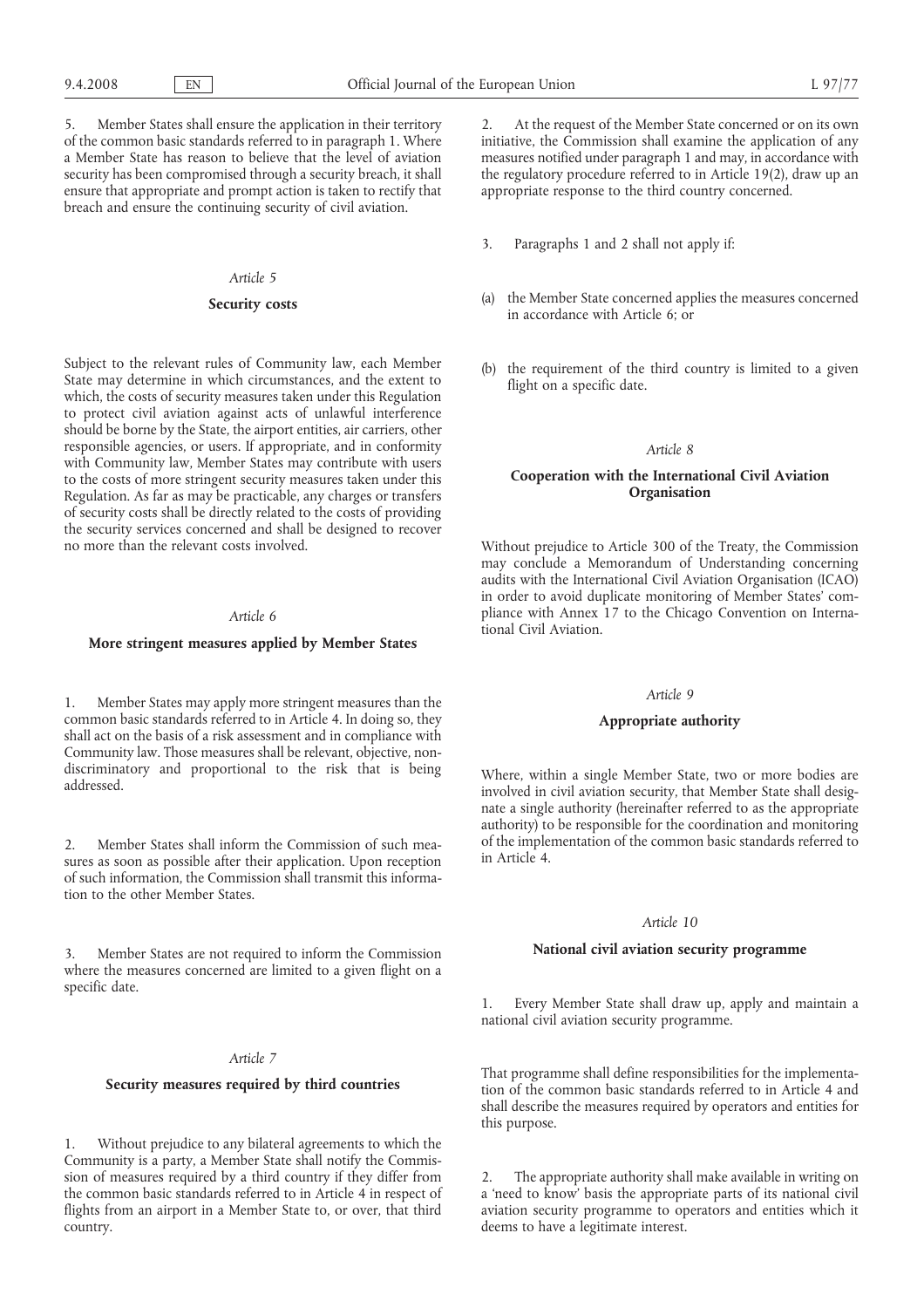## *Article 11*

# **National quality control programme**

1. Every Member State shall draw up, apply and maintain a national quality control programme.

That programme shall enable the Member State to check the quality of civil aviation security in order to monitor compliance both with this Regulation and with its national civil aviation security programme.

2. The specifications for the national quality control programme shall be adopted by amending this Regulation through the addition of an annex in accordance with the regulatory procedure with scrutiny referred to in Article 19(3).

On imperative grounds of urgency, the Commission may use the urgency procedure referred to in Article 19(4).

The programme shall allow for the swift detection and correction of deficiencies. It shall also provide that all airports, operators and entities responsible for the implementation of aviation security standards that are located in the territory of the Member State concerned shall be regularly monitored directly by, or under the supervision of, the appropriate authority.

### *Article 12*

## **Airport security programme**

1. Every airport operator shall draw up, apply and maintain an airport security programme.

That programme shall describe the methods and procedures which are to be followed by the airport operator in order to comply both with this Regulation and with the national civil aviation security programme of the Member State in which the airport is located.

The programme shall include internal quality control provisions describing how compliance with these methods and procedures is to be monitored by the airport operator.

The airport security programme shall be submitted to the appropriate authority, which may take further action if appropriate.

# *Article 13*

#### **Air carrier security programme**

1. Every air carrier shall draw up, apply and maintain an air carrier security programme.

That programme shall describe the methods and procedures which are to be followed by the air carrier in order to comply both with this Regulation and with the national civil aviation security programme of the Member State from which it provides services.

The programme shall include internal quality control provisions describing how compliance with these methods and procedures is to be monitored by the air carrier.

2. Upon request, the air carrier security programme shall be submitted to the appropriate authority, which may take further action if appropriate.

3. Where a Community air carrier security programme has been validated by the appropriate authority of the Member State granting the operating licence, the air carrier shall be recognised by all other Member States as having fulfilled the requirements of paragraph 1. This is without prejudice to a Member State's right to request from any air carrier details of its implementation of:

- (a) the security measures applied by that Member State under Article 6; and/or
- (b) local procedures that are applicable at the airports served.

### *Article 14*

#### **Entity security programme**

1. Every entity required under the national civil aviation security programme referred to in Article 10 to apply aviation security standards shall draw up, apply and maintain a security programme.

That programme shall describe the methods and procedures which are to be followed by the entity in order to comply with the national civil aviation security programme of the Member State in respect of its operations in that Member State.

The programme shall include internal quality control provisions describing how compliance with these methods and procedures is to be monitored by the entity itself.

Upon request, the security programme of the entity applying aviation security standards shall be submitted to the appropriate authority, which may take further action if appropriate.

### *Article 15*

#### **Commission inspections**

1. The Commission, acting in cooperation with the appropriate authority of the Member State concerned, shall conduct inspections, including inspections of airports, operators and entities applying aviation security standards, in order to monitor the application by Member States of this Regulation and, as appropriate, to make recommendations to improve aviation security. For this purpose, the appropriate authority shall inform the Commission in writing of all airports in its territory serving civil aviation other than those covered by Article 4(4).

The procedures for conducting Commission inspections shall be adopted in accordance with the regulatory procedure referred to in Article 19(2).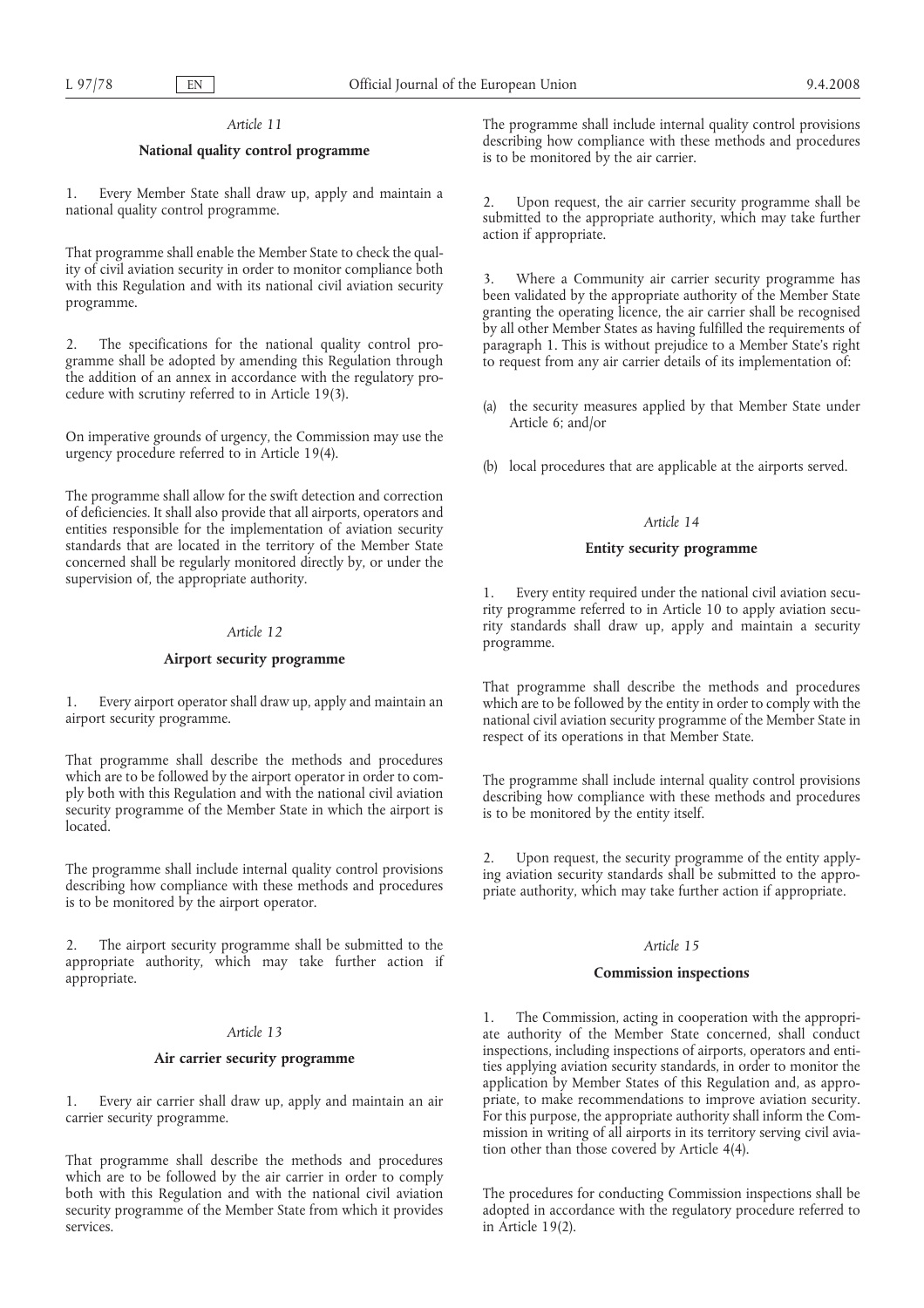2. Commission inspections of airports, operators and entities applying aviation security standards shall be unannounced. The Commission shall in good time before an inspection inform the Member State concerned thereof.

3. Each Commission inspection report shall be communicated to the appropriate authority of the Member State concerned, which shall, in its answer, set out the measures taken to remedy any identified deficiencies.

The report, together with the answer of the appropriate authority, shall subsequently be communicated to the appropriate authority of the other Member States.

## *Article 16*

# **Annual report**

Every year the Commission shall present a report to the European Parliament, the Council and the Member States informing them of the application of this Regulation and of its impact on improving aviation security.

### *Article 17*

### **Stakeholders' Advisory Group**

Without prejudice to the role of the Committee referred to in Article 19, the Commission shall establish a Stakeholders' Advisory Group on Aviation Security, composed of European representative organisations engaged in, or directly affected by, aviation security. The role of this group shall be solely to advise the Commission. The Committee referred to in Article 19 shall keep the Stakeholders' Advisory Group informed during the entire regulatory process.

### *Article 18*

## **Dissemination of information**

As a general rule, the Commission shall publish measures that have a direct impact on passengers. However, the following documents shall be regarded as EU classified information within the meaning of Decision 2001/844/EC, ECSC, Euratom:

- (a) measures and procedures as referred to in Articles 4(3), 4(4), 6(1) and 7(1), if containing sensitive security information;
- (b) the Commission inspection reports and the answers of the appropriate authorities referred to in Article 15(3).

### *Article 19*

## **Committee procedure**

1. The Commission shall be assisted by a Committee.

2. Where reference is made to this paragraph, Articles 5 and 7 of Decision 1999/468/EC shall apply, having regard to the provisions of Article 8 thereof.

The period laid down in Article 5(6) of Decision 1999/468/EC shall be set at one month.

3. Where reference is made to this paragraph, Article 5a(1) to (4) and Article 7 of Decision 1999/468/EC shall apply, having regard to the provisions of Article 8 thereof.

4. Where reference is made to this paragraph, Article 5a(1), (2), (4), and (6) and Article 7 of Decision 1999/468/EC shall apply, having regard to the provisions of Article 8 thereof.

## *Article 20*

## **Agreements between the Community and third countries**

When appropriate, and in conformity with Community law, agreements recognising that the security standards applied in a third country are equivalent to Community standards could be envisaged in aviation agreements between the Community and a third country in accordance with Article 300 of the Treaty, in order to advance the goal of 'one-stop security' for all flights between the European Union and third countries.

#### *Article 21*

### **Penalties**

Member States shall lay down the rules on penalties applicable to infringements of the provisions of this Regulation and shall take all measures necessary to ensure that they are implemented. The penalties provided for must be effective, proportionate and dissuasive.

#### *Article 22*

#### **Commission report on financing**

The Commission will report, no later than 31 December 2008, on the principles of the financing of the costs of civil aviation security measures. That report will consider what steps need to be taken in order to ensure that security charges are used exclusively to meet security costs, and to improve the transparency of such charges. The report will also address the principles necessary to safeguard undistorted competition between airports and between air carriers, and the different methods to ensure consumer protection as regards the distribution of the costs of security measures between taxpayers and users. The Commission report will be accompanied, if appropriate, by a legislative proposal.

## *Article 23*

#### **Repeal**

Regulation (EC) No 2320/2002 is hereby repealed.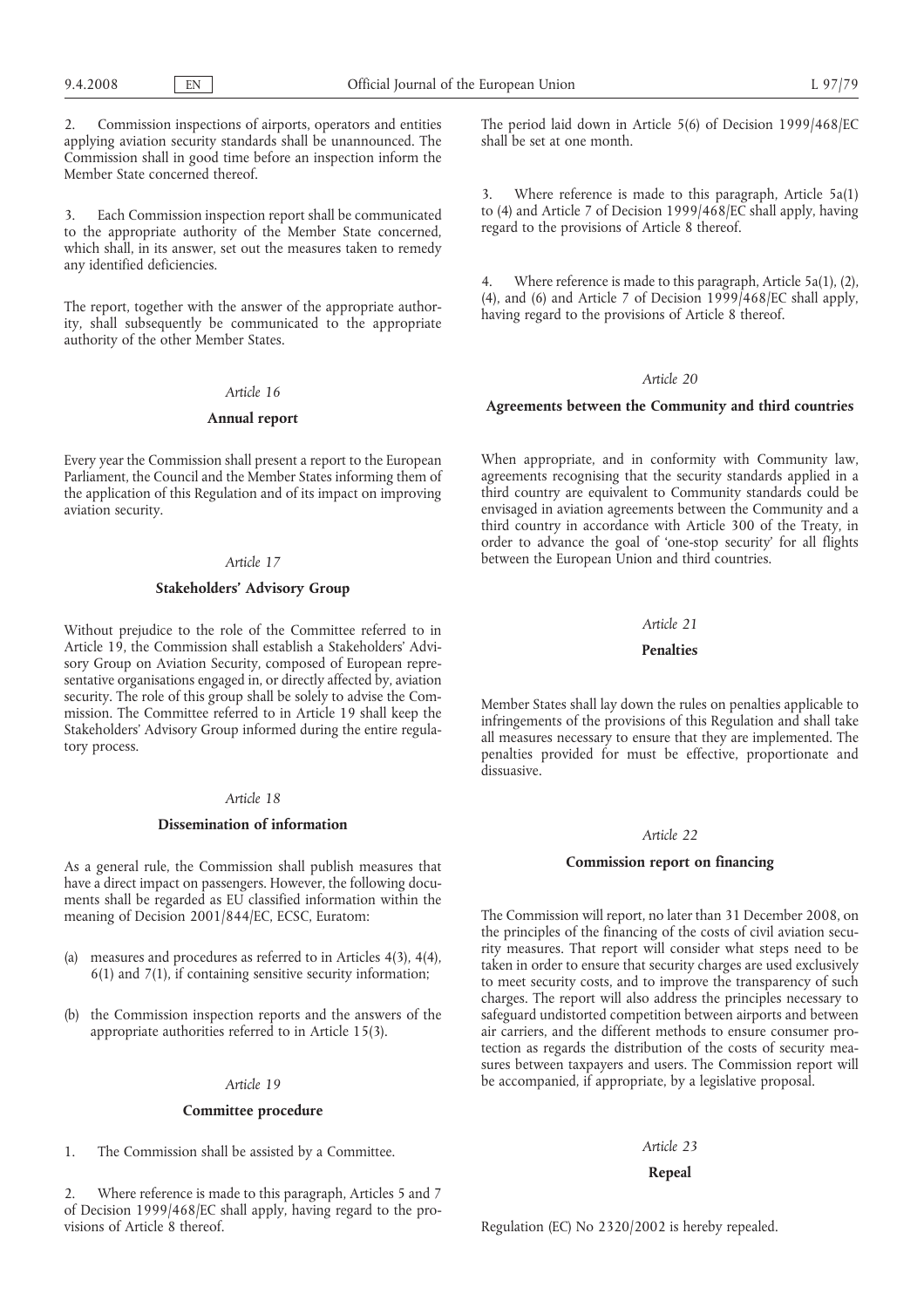*Article 24*

# **Entry into force**

1. This Regulation shall enter into force on the 20th day following its publication in the *Official Journal of the European Union*.

2. It shall apply as from the date specified in the implementing rules adopted in accordance with the procedures referred to in Article  $4(2)$  and (3), but not later than 24 months after the entry into force of this Regulation.

3. By way of exception to paragraph 2, Articles 4(2), 4(3), 4(4), 8, 11(2), 15(1) second subparagraph, 17, 19 and 22 shall apply from the date of entry into force of this Regulation.

This Regulation shall be binding in its entirety and directly applicable in all Member States.

Done at Strasbourg, 11 March 2008.

*For the European Parliament The President* H.-G. PÖTTERING

*For the Council The President* J. LENARČIČ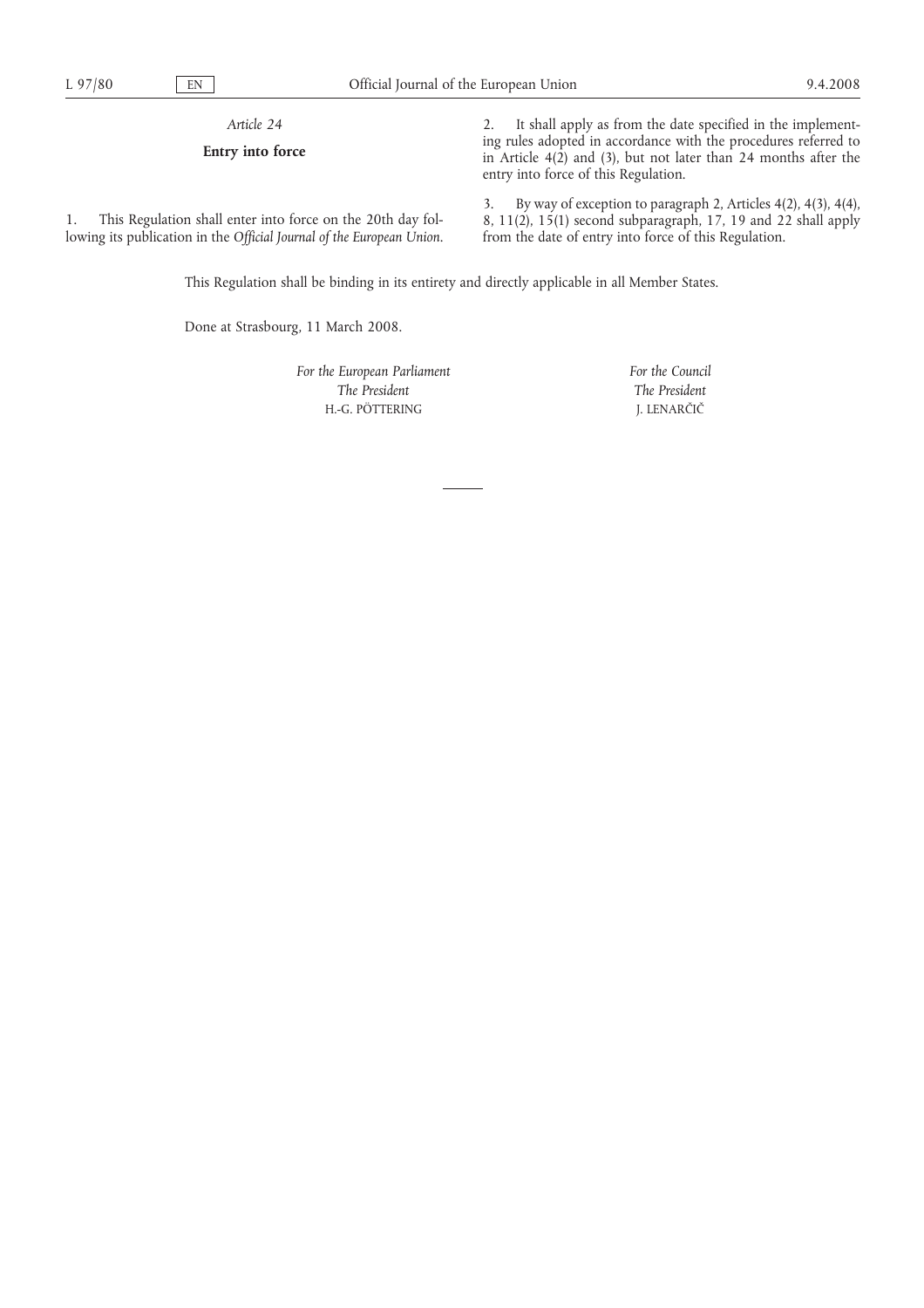## *ANNEX*

# **COMMON BASIC STANDARDS FOR SAFEGUARDING CIVIL AVIATION AGAINST ACTS OF UNLAWFUL INTERFERENCE (ARTICLE 4)**

### 1. AIRPORT SECURITY

### 1.1. **Airport planning requirements**

- 1. When designing and constructing new airport facilities or altering existing airport facilities, requirements for the implementation of the common basic standards set out in this Annex and its implementing acts shall be fully taken into account.
- 2. At airports the following areas shall be established:
	- (a) landside;
	- (b) airside;
	- (c) security restricted areas; and
	- (d) critical parts of security restricted areas.

### 1.2. **Access control**

- 1. Access to airside shall be restricted in order to prevent unauthorised persons and vehicles from entering these areas.
- 2. Access to security restricted areas shall be controlled in order to ensure that no unauthorised persons and vehicles enter these areas.
- 3. Persons and vehicles may be granted access to airside and security restricted areas only if they fulfil the required security conditions.
- 4. Persons, including flight crew members, shall have successfully completed a background check before either a crew identification card or an airport identification card authorising unescorted access to security restricted areas is issued to them.

## 1.3. **Screening of persons other than passengers and items carried**

- 1. Persons other than passengers, together with items carried, shall be screened on a continuous random basis upon entering security restricted areas in order to prevent prohibited articles from being introduced into these areas.
- 2. All persons other than passengers, together with items carried, shall be screened upon entering critical parts of security restricted areas in order to prevent prohibited articles from being introduced into these parts.

## 1.4. **Examination of vehicles**

Vehicles entering a security restricted area shall be examined in order to prevent prohibited articles from being introduced into these areas.

#### 1.5. **Surveillance, patrols and other physical controls**

There shall be surveillance, patrols and other physical controls at airports and, where appropriate, in adjacent areas with public access, in order to identify suspicious behaviour of persons, to identify vulnerabilities which could be exploited to carry out an act of unlawful interference and to deter persons from committing such acts.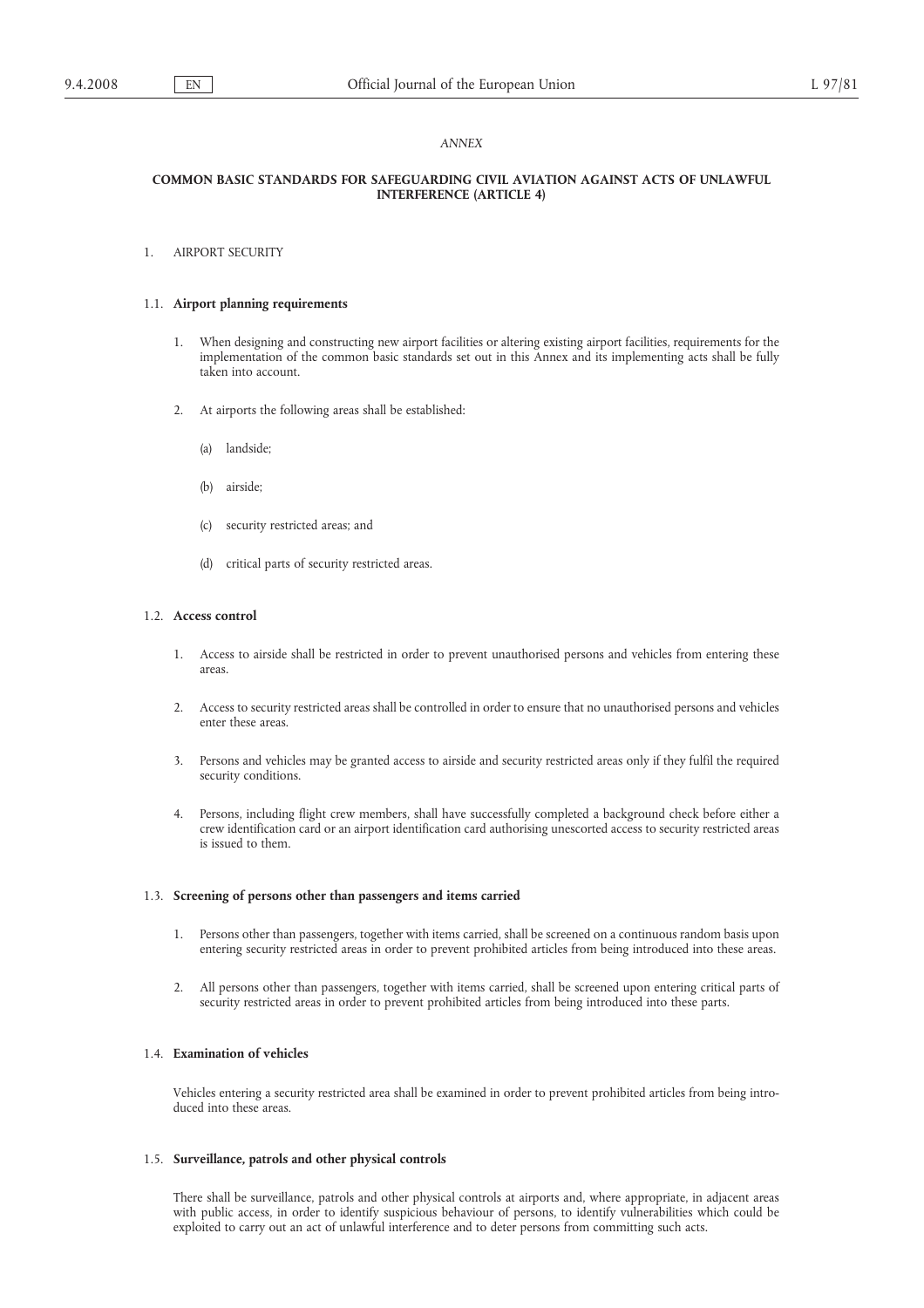#### 2. DEMARCATED AREAS OF AIRPORTS

Aircraft parked in demarcated areas of airports to which alternative measures referred to in Article 4(4) apply, shall be separated from aircraft to which the common basic standards apply in full, in order to ensure that security standards applied to aircraft, passengers, baggage, cargo and mail of the latter are not compromised.

### 3. AIRCRAFT SECURITY

- 1. Before departure, an aircraft shall be subjected to an aircraft security check or aircraft security search in order to ensure that no prohibited articles are present on board. An aircraft in transit may be subjected to other appropriate measures.
- 2. Every aircraft shall be protected from unauthorised interference.

#### PASSENGERS AND CABIN BAGGAGE

#### 4.1. **Screening of passengers and cabin baggage**

- 1. All originating, transfer and transit passengers and their cabin baggage shall be screened in order to prevent prohibited articles from being introduced into security restricted areas and on board an aircraft.
- 2. Transfer passengers and their cabin baggage may be exempted from screening, if:
	- (a) they arrive from a Member State, unless the Commission or that Member State has provided information that those passengers and their cabin baggage cannot be considered as having been screened to the common basic standards; or
	- (b) they arrive from a third country where the security standards applied are recognised as equivalent to the common basic standards in accordance with the regulatory procedure referred to in Article 19(2).
- 3. Transit passengers and their cabin baggage may be exempted from screening, if:
	- (a) they remain on board the aircraft; or
	- (b) they do not mix with screened departing passengers other than those who board the same aircraft; or
	- (c) they arrive from a Member State, unless the Commission or that Member State has provided information that those passengers and their cabin baggage cannot be considered as having been screened to the common basic standards; or
	- (d) they arrive from a third country where the security standards applied are recognised as equivalent to the common basic standards in accordance with the regulatory procedure referred to in Article 19(2).

### 4.2. **Protection of passengers and cabin baggage**

- 1. Passengers and their cabin baggage shall be protected from unauthorised interference from the point at which they are screened until departure of the aircraft on which they are carried.
- 2. Screened departing passengers shall not mix with arriving passengers, unless:
	- (a) the passengers arrive from a Member State, provided that the Commission or that Member State has not provided information that those arriving passengers and their cabin baggage cannot be considered as having been screened to the common basic standards; or
	- (b) the passengers arrive from a third country where the security standards applied are recognised as equivalent to the common basic standards in accordance with the regulatory procedure referred to in Article 19(2).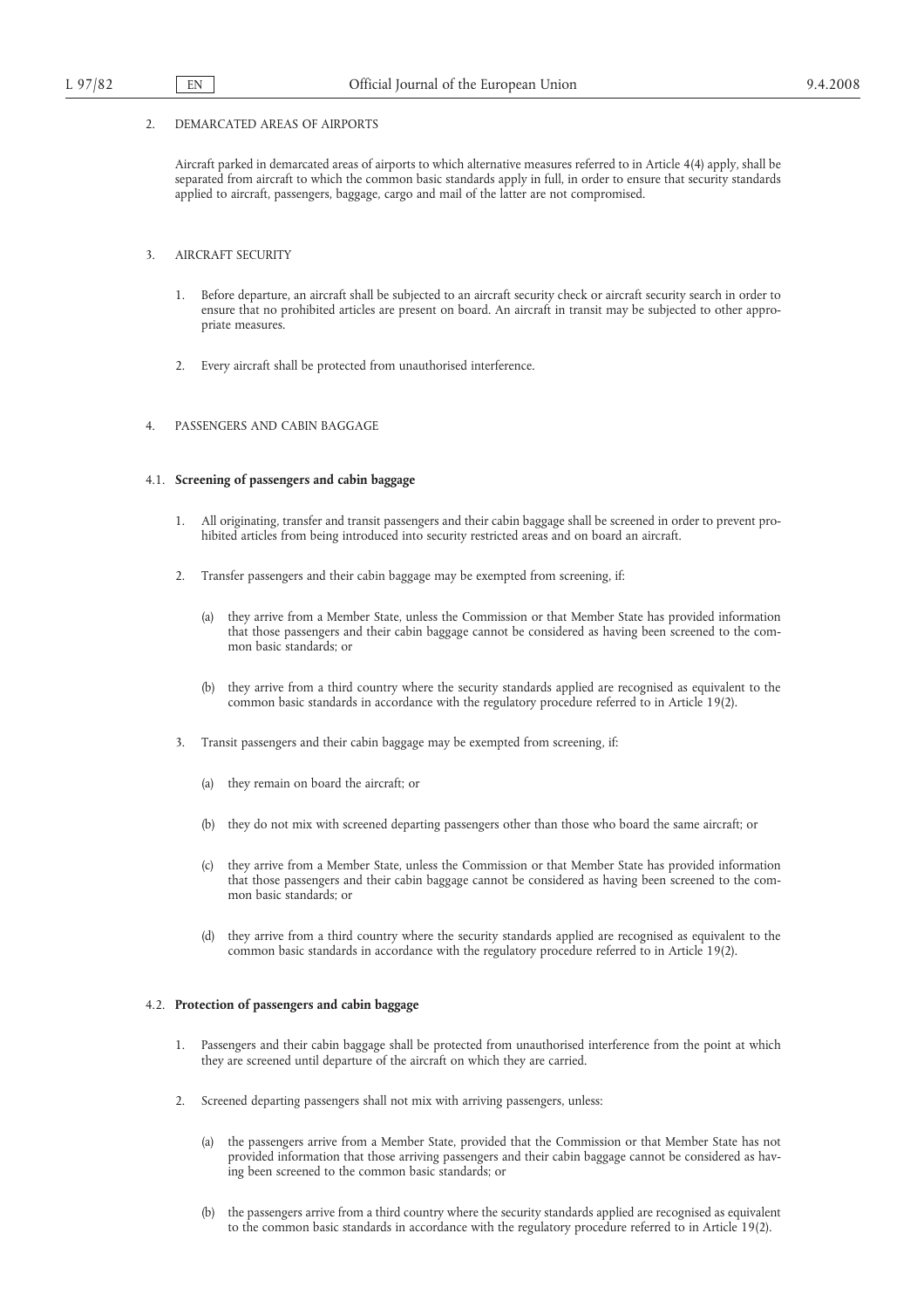### 4.3. **Potentially disruptive passengers**

Before departure potentially disruptive passengers shall be subjected to appropriate security measures.

### 5. HOLD BAGGAGE

### 5.1. **Screening of hold baggage**

- 1. All hold baggage shall be screened prior to being loaded onto an aircraft in order to prevent prohibited articles from being introduced into security restricted areas and on board aircraft.
- 2. Transfer hold baggage may be exempted from screening, if:
	- (a) it arrives from a Member State, unless the Commission or that Member State has provided information that this hold baggage cannot be considered as having been screened to the common basic standards; or
	- (b) it arrives from a third country where the security standards applied are recognised as equivalent to the common basic standards in accordance with the regulatory procedure referred to in Article 19(2).
- 3. Transit hold baggage may be exempted from screening if it remains on board the aircraft.

## 5.2. **Protection of hold baggage**

Hold baggage to be carried on an aircraft shall be protected from unauthorised interference from the point at which it is screened or accepted into the care of the air carrier, whichever is earlier, until the departure of the aircraft on which it is to be carried.

### 5.3. **Baggage reconciliation**

- 1. Each item of hold baggage shall be identified as accompanied or unaccompanied.
- 2. Unaccompanied hold baggage shall not be transported, unless that baggage has been either separated due to factors beyond the passenger's control or subjected to appropriate security controls.

# 6. CARGO AND MAIL

### 6.1. **Security controls for cargo and mail**

- 1. All cargo and mail shall be subjected to security controls prior to being loaded on an aircraft. An air carrier shall not accept cargo or mail for carriage on an aircraft unless it has applied such controls itself or their application has been confirmed and accounted for by a regulated agent, a known consignor or an account consignor.
- 2. Transfer cargo and transfer mail may be subjected to alternative security controls to be detailed in an implementing act.
- 3. Transit cargo and transit mail may be exempted from security controls if it remains on board the aircraft.

# 6.2. **Protection of cargo and mail**

- 1. Cargo and mail to be carried on an aircraft shall be protected from unauthorised interference from the point at which security controls are applied until the departure of the aircraft on which it is to be carried.
- 2. Cargo and mail that are not adequately protected from unauthorised interference after security controls have been applied shall be screened.